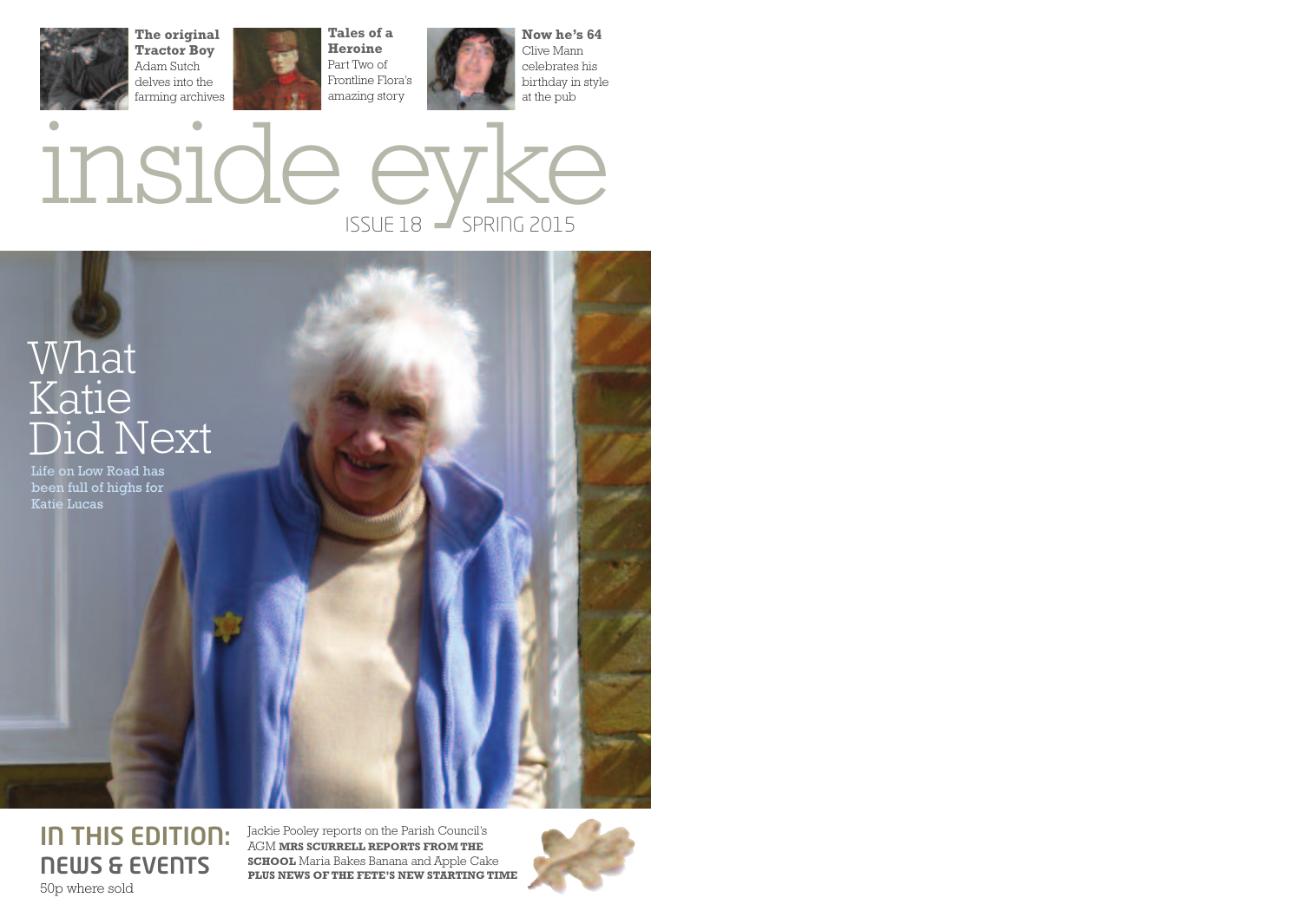### **SWANN'S NURSERY** For Conifers, Shrubs, Ornamental Trees Landscaping, Fencing and Forestry **New Ruddy Duck Café** Open 10am-3.30pm every day Nursery on A1152, Eyke Road Bromeswell, Nr Woodbridge **Open 7 days a week** WOODBRIDGE 01394 460 127 Fax 01394 461 542 Suppliers of high quality 'Sovereign' turf



### Stephen Burton for a friendly, reliable service with competitive low prices **pro-Clean-serviCes**

**Burton.87@hotmail.Com, ipswiCh www.pro-Clean-serviCes.Com**

Free quotations available

**windows, fasCias and Barge Board Cleaning, gutter Clearing, solar panel Cleaning,Carpet Cleaning**

### Andy Smith Plumbing <sub>and</sub> Heating

\*Full\_installation\* \*Oil Fired Boiler Fit Repair & Servicing\* \*Bathroom Plumbing & Fitting\* \*All General Plumbing work\*

#### For all your plumbing & heating needs

07971 029996 Mob: 01394 460288 Home: Email: andysmith899@gmail.com



\*No call out charge\* \*Free quotations available\*

### HERITAGE COAST *Cabinet Makers Ltd*

*Kitchens • Bedrooms • Studies*

*Mark Pearce* 07889 993450 *Paul Andrews* 07889 993 451

Blacklands Cottage Blacklands Lane Sudbourne Suffolk IP12 2AX

www.heritage-coast.co.uk mark@heritage-coast.co.uk

### From the Editor's shed



Hello everyone, and welcome to the Spring edition of Inside Eyke. As you might have noticed, there hasn't been an issue out for a while, as once again I have been on

an extended work trip to South America.If you missed us,I'm very sorry!

Let me first of all say a huge thank you to David Kindred, who kindly allowed us to use the very evocative image on page 6 without charge.David's library of photographs can be found at www.flickr.com/photos/ kindredspirituk/

And if you are wondering who this 1930s Tractor Boy from Eyke was, you will find out in due course, as we've got something of a local history theme going on: we have the results of a delve into the National Archives at Kew by Adam Sutch, giving us some insights into what the farmers of Eyke produced during wartime.

There are also some reminiscences of Eyke in the 1960s from Katie Marsh, amongst other things, and the second part of Isabelle Abu-Hejleh's story of her great, great aunt Flora, who fought in the Serbian army in WorldWar One.

Atthis time of year we always like to flag up a few things about the Fete. This year's will be held on Sunday July 19th. It will take place as usual at the The Old Rectory, by kind permission of the Brigginshaws, but this year it has been decided to start earlier than normal,in fact, at 1pm.

It is hoped that with this new start time, people might forgo Sunday lunch and decide instead to come and partake of the legendary Fete BBQ, the cake stall and other



will take place, weather permitting, on Thursday 16th.Volunteers please assemble in the Old Rectory garden at 6pm.

related items for the plant stall. Please do come along to the Fete, and please do spread the word to friends and family.

That's allfor now. Best wishes to all, and I hope you enjoy browsing through the Spring issue of Inside Eyke. **❉ Tim**

If you use Facebook, visit www.facebook.com/eykesuffolk to get the latest on Inside Eyke and let us know any ideas you have

decorative ones, that Volunteers and contributions to TimMarr3UffordRoad,Eyke t.marr123@gmail.com Next editionAugust Final date for submissions 1August 2015 DesignAardvark Multimedia www.virtualaardvark.com Printing Gipping Press Images Simon Sutch

Entrance to the fete will cost a pound for adults (children go free) and will include entry into a prize draw to be drawn at 3 o'clock, with a £25 cash prize.Our popular saxophonist will be back, we have a new Bouncy Castle, and also new this year is Face

Brigginshaw.It's aimed at children really,but who's to say an adult or two, having spent an agreeably refreshing hour with Ian atthe Pimm's stall, won't decide to have a St

Donations of books,White Elephant bric-abrac, cakes and so on are always gratefully

particularly like donations of plants, plant

Painting, courtesy of Ellie and Millie

received.Karen and Sandy would

George's flag done?

pots (terracotta or

is – not your bogstandard plastic!) and other garden-

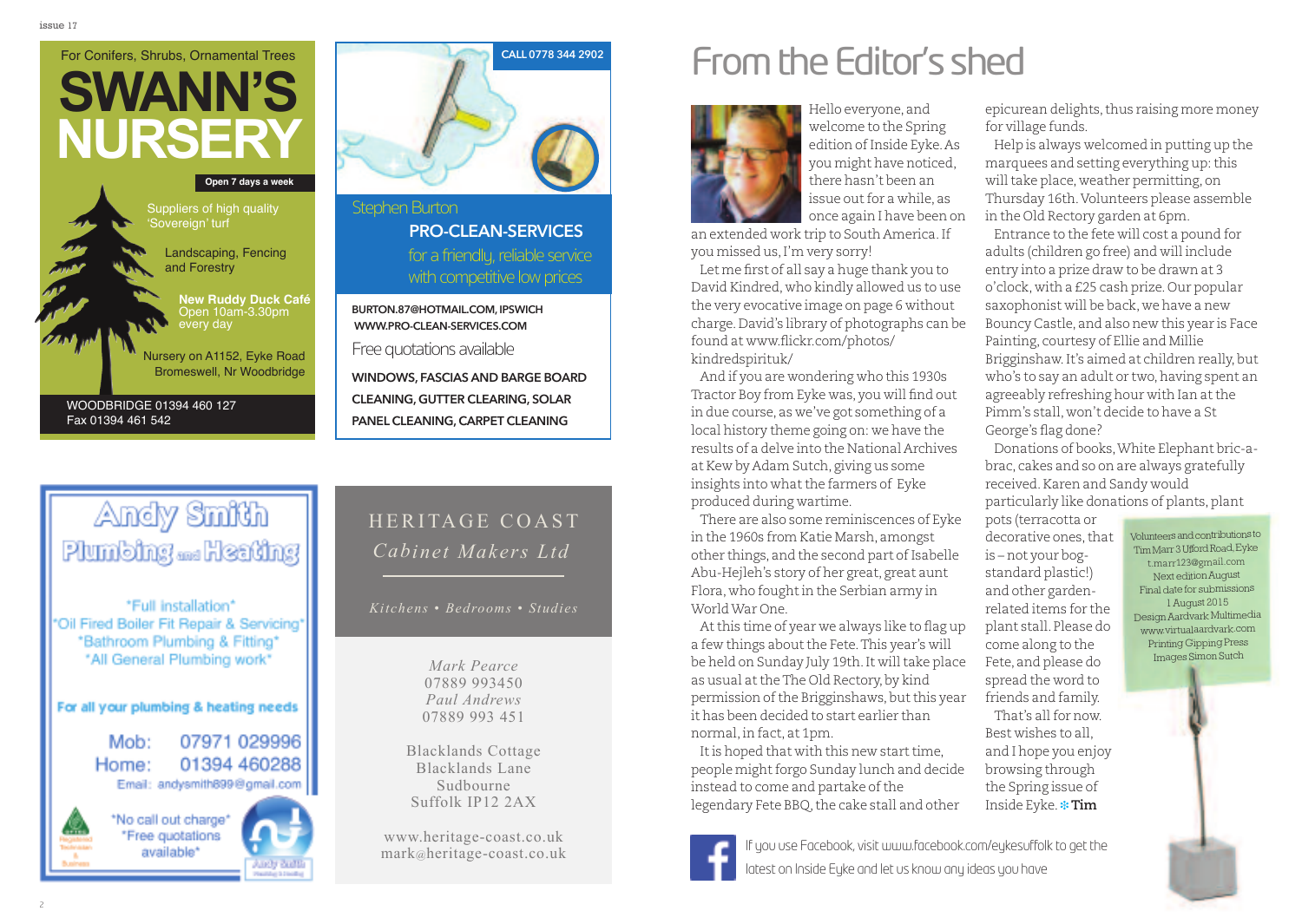We are'Good'!That was the outcome of our recent SIAMS or Church Schools' inspection (Statutory Inspection of Anglican and Methodist schools). The inspector spent the day with us talking to pupils, staff, parents and governors; observing learning; looking at the children's work, and monitoring that what we say we do, and do well, was evident. We celebrated by getting our picture in the local press!

Now,if you have occasion to walk through Eyke Recreation Ground, you will have seen that the saplings pupils and parents planted back in late Autumn are beginning to show signs of having taken root.The daffodils,

which pupils also planted, are now in bloom and adding a touch of colour to the area.We are pleased to have been part of something that will provide a lasting legacy for both the village and the school.

Other 'new' news is the installation of replacement windows and doors.These have already made a huge impact not only on the look of the school but also on the regulation of heat and light in the classrooms – no longer are there draughty classrooms!

FOES continue to be busy fundraising for the benefit of the pupils and plans are already underway for the school Summer Fair – Saturday 11th July 2 to 4pm. Do put the date in your diary and come along for some fun! **❉ Debbie Scurrell, Headteacher**

### **Banana and Apple Cake Maria Hassan**

Today brought a lunch with grandparents at the School.They had gammon and pineapple with boulangere potatoes,peas or grilled tomatoes and Banana andApple Cake for pudding.I'm sure you'll be pleased to know the majority of them were well behaved – but you always get one naughty granddad who has to be cheeky! Of course I can't reveal any names...They know who they are :-)

#### **Wet ingredients**

4 cups of peeled cored and grated apples (generous) 2 mashed bananas 1 teaspoon vanilla 1⁄2 cup vegetable oil 2 eggs 1⁄2 cup chopped walnuts or 1⁄2 cup pecans (optional)

### **Dry ingredients**

 cups self-raising flour cups sugar teaspoons baking soda teaspoon salt 2 level teaspoons cinnamon



### **Method**

Preheat oven to 170°C Combine all the wet ingredients in large bowl and mix well. Combine dry ingredients in a separate bowl and mix well. Add dry to wetingredients and mix thoroughly. Pour into a lined greased pan. Bake for 1 hour or until firm.

## THE'SECOND DOOMSDAY BOOK'

### Eyke and its farms during wartime by Adam Sutch

t's June 1941, and a Man FromThe Ministry,no doubt wearing a bowler hat and carrying a clipboard, arrives in Eyke. He asks farmers questions, counts their animals, calculates acreages and tots up quantities of crops. **I**

While official'snoopers' are rarely altogether welcome visitors to small rural communities,this one,from the CountyWar Agricultural Executive Committee (or CWAEC) would probably have been greeted with real trepidation.

The men from the CWAECs, despite the unassuming and uninspiring name of their organisation, were no ordinary bureaucrats. The CWAECs had the power to dispossess any farmer whom they considered to be 'inefficient', without appeal, and hand his land over to someone else.And this was no idle threat: everyone in Eyke, then still a village dominated by farming, would have been well aware that this fate had already befallen more than two hundred Suffolk farmers since the beginning of the war two years previously.

As far as we know, fortunately no-one in Eyke lost their land; but the story does not end there. The inquisitive CWAECs, thanks to their ceaseless burrowing for information on all things related to agriculture, did a great favour to future archive historians.Most of their records have survived,including the hugely detailed records from the'second Doomsday Book'that dealt with Eyke.

I have been digging into what the second Doomsday Book was, how it came about, and

what it tells us about Eyke in the turbulent years ofthe 1940s.

### **Between the Wars**

The years between the twoWorldWars had not been kind to British farmers and rural East Anglia perhaps had it harder than most.

By 1938,farming was suffering from cheap imports, a collapse in farm prices and a general inability to investin improvements such as mechanisation and even the installation of electricity.

Then came the SecondWorldWar. Paradoxically, while the war wrought terrible destruction and loss across large areas of the planet,it brought rewards for those engaged in British agriculture,in the form of better prices and profits for the farmers and increased wages for farmworkers.

Farming also became much more productive.Over two million extra acres across Britain came under the plough in the 1939/40 season, spurred on perhaps by the £2 per acre'ploughing up' grant, and a similar increase occurred in 1940/41.

These and other increases could not happen without significant government intervention – or interference, depending on your standpoint.To do this,in 1939 two pieces oflegislation,the Defence (General) Regulations Act and the Emergency Powers (Defence) Act were enacted, and then supplemented by other legislation as the need arose. One of the first manifestations of this new control was the setting up of the CWAECs on the outbreak of war in 1939.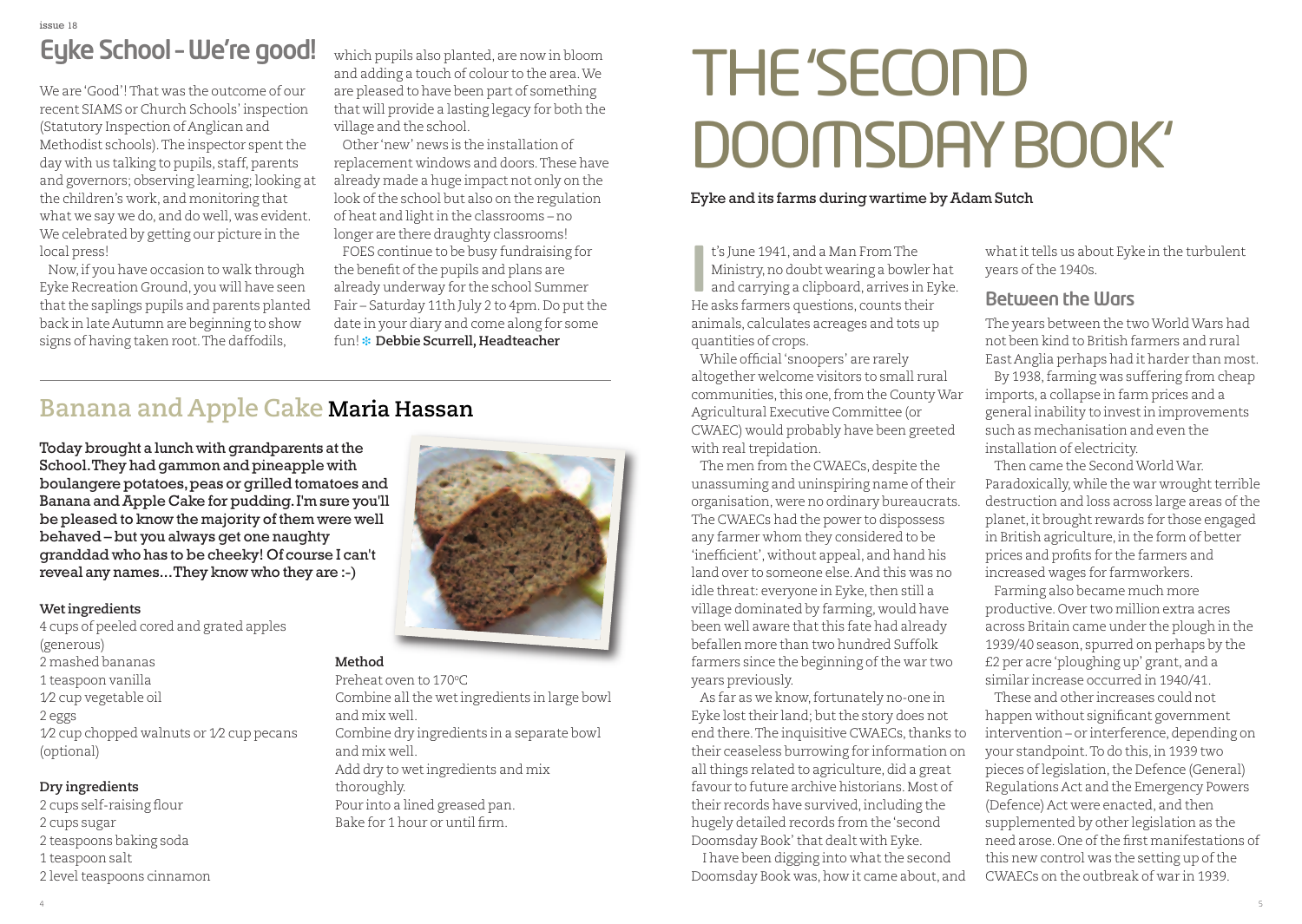These CWAECs had significant powers delegated to them from the Minister of Agriculture.Committee members were mostly prominent farmers who volunteered to help to obtain full production from the land.

There were two CWAECs, also known as 'War Ags',for Suffolk, East andWest, with local District Committees, whose members were in direct touch with their local farmers. Part oftheir job was to advise and assist – but they also had the power to tell farmers what quantities had to be grown to meet Ministry plans for priority crops such as wheat and potatoes.The Committees also administered the rationing of animal feed and fertiliser, plus the distribution and coordination of machinery, such as tractors and the new combine harvesters.The Deben District Committee covered Eyke.

To best manage the land and bring more of it under the plough, the government initiated <sup>a</sup> National Farm Survey of all farmers with over five acres ofland.This was so exhaustively detailed thatit was thought of almost as <sup>a</sup>'second Doomsday Book'.

The agricultural census conducted in Eyke in June <sup>1941</sup> reports <sup>18</sup> farms or holdings over five acres.These are all consecutively numbered, except for number 11, which I have been unable to find.Whether the record ever existed, was misfiled or lost,I do not ye<sup>t</sup> know. The other ten returns, taken together,







### **Eyke 1941 Land Survey Summary Map Extract**

paint a picture of the parish landscape in mid-1941.

Of <sup>a</sup> totalfarmed area of 1,345 acres in Eyke at that moment, there were just over 103 acres of oats, half of them at Sink Farm which also had <sup>83</sup> acres of sugar beet and <sup>31</sup> acres of carrots (for human consumption). The acreage of cereals for the parish was almost 439, approaching one-third of the parish total. Elsewhere,Church Farm was the potato king, with 72 of the 110 acres of that crop in the parish.There were no orchards or soft-fruit crops, save for quarter of an acre at Claypond Bungalows, Spratt Street.

Almost 65 acres were devoted to beans and peas for stock feeding, and in fact just over half of all the farmed land was devoted to animalfeedstuffs of one sort or another, whether it was vetches,mangolds or pasture for grazing or silage. Perhaps the parish exported some of this, as the livestock numbers do not seem to warrant such <sup>a</sup> large amount.There were <sup>a</sup> total of 216 cattle and calves,including <sup>3</sup> bulls, whilst <sup>48</sup> steers and heifers were being reared for slaughter before 31st November 1941.Ofthe total of <sup>115</sup> pigs recorded, <sup>97</sup> were under five months old and while there were no sheep recorded, there were four goats at Spratt Street and three at Friday Street.

Horses continued to play <sup>a</sup> significant par<sup>t</sup> in farm life with <sup>18</sup> mares and nine geldings being used for agricultural purposes from <sup>a</sup> total of 37 horses recorded.Almost 800 poultry were accounted for,including <sup>490</sup>

fowls less than six months old and five ducks! Surprisingly there were no turkeys or geese listed.The full-time agricultural workforce recorded (excluding the farmer, his wife and domestic servants, according to the instructions) consisted of 28 males over the age of 21 and five below 21. Seasonal employment was also being given to 12 males and 12 women and girls.

I could go on... Indeed, the above is just a small abstract of the details recorded. Subject to the approval of Ian and Sandra,I will place a copy of the actual survey forms and the summary sheet I have prepared at the Elephant & Castle, for anyone interested in the detailed picture for individual farms and holdings.

There is also another set of less complete data and a series of maps of the properties, prepared atthe time, which I will analyse for a further article.

If you are burning to know which farms had electricity in 1941, what the rents were and who had a tractor or two, plus the views of the Ministry men on the condition and management of the farms, much will be revealed after the presses churn for the next edition of Inside Eyke. Adam Sutch

**And who is the man on the tractor?** This evocative photograph above shows whatis probably the first mechanised ploughing at Eyke in approximately 1930. This early'tractor boy' is Ernest Stannard, an electrical and motor engineer and cycle agent.

Jackie Pooley has been finding out about Ernest from census records, and from that ever-reliable source of village information, Frank Pooley – she thinks a few other people in the village might know something about him,too:

"Ernest was born in 1876 in Bow, east London, and married an Ipswich girl, Emma



Shrubb,in 1901.By 1911 they were living in Eyke with two sons, Cecil, born 1902, and Leonard, born 1905. Also with them were Emma's mother and Bessie Markham, a 19 year-old'general servant' from Chillesford. Ernest's occupation is described as "motor engineer".

Although the exact address is not given, we believe they lived at what is now Corbie Steps, next to Oak Tree Drive. There was a garage business here until about 30 years ago (I'm happy to be corrected on this, but it certainly existed when we moved here in 1977, and for a time after that).

According to Robin's Dad, they also ran a post office.He remembers Mrs Stannard clearly,but not Ernest(who died in 1941).Mrs Stannard was known to encourage young people to save,by matching their payments into PO savings accounts. Frank remembers taking accumulators for the wireless set to them to be charged (by Cecil).

Frank does not remember Cecil or Leonard being involved with the motor engineering side, and is sure the photo (which he has seen somewhere before) shows Ernest himself." **❉**

Photograph reproduced by kind permission of David Kindred www.flickr.com/photos/ kindredspirituk/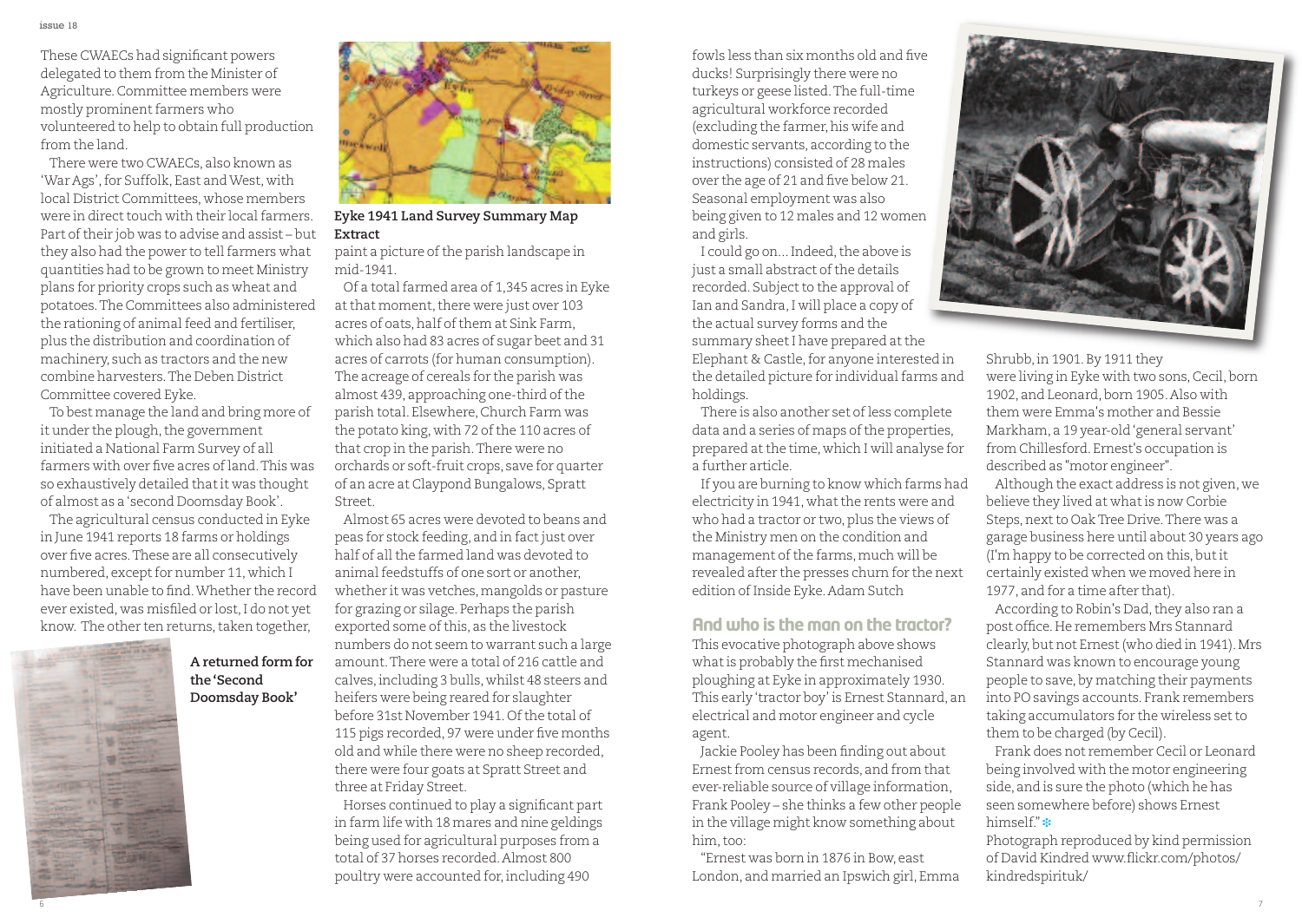



# Frontline Flora



IsabelleAbu-Hejleh concludes the astonishing story of her great, great aunt Flora, the woman the Serbs called 'the lovely Sergeant'

othing could have prepared Flora and her party for the conditions that awaited them when, atthe end of othing could have prepared Florent party for the conditions the awaited them when, at the ended in a space of  $\frac{1}{2}$ military hospital in Kragujevac, 60 miles south of Belgrade: '..., the fetid smell that permeated every room, of crowded human bodies,badly infected wounds, antiseptic, tobacco and stale food.' With no running water or proper equipment, and often no anaesthetic, she and her colleagues nevertheless did everything they could to make their patients comfortable.

There followed a spell in England during which Flora and fellow nurse Emily Simmonds raised £4000 to buy medical supplies, then the pair returned to Valjevo. It was ridden with typhus, a disease carried by

lice and fleas. The need for amputations due to gangrenous wounds was so great that Flora,instructed by her friend'Simmo' soon found herself performing amputations on a regular basis. Eventually the two women both succumbed to typhus themselves.Mercifully they pulled through and were sent back to England to convalesce.

Flora was to return to her beloved Serbia again, this time to join up with a field ambulance unit close to the fighting line. The situation soon became so dangerous that she was advised to go back to England. Flora, however, was absolutely determined to stay attached to the 2nd Regiment.In the end the commanding officer Colonel Miltich suggested that the only way to do that was to enlist as an actual

soldier – something unheard-of for western women. It was one of the most memorable moments of Flora's life – she was to be a private in the 2nd Regiment of the First Army!

Atthis point began the gruelling retreat through the mountains,for soldiers and civilians alike.Thousands upon thousands died as they fought heroically against the advancing enemy. Flora was given a grey horse,Diana, and a batman, Dragutin. She was also given a rifle: it was the first time she was to possess a gun solely for the purpose of killing a man. She proved herself an excellent horsewoman and a fine shot. Though at first some of the men had misgivings about this strange English woman joining their ranks, Flora was soon accepted as a morale-boosting asset. She was brave and amusing,if a little eccentric, and they had a tremendous respect for her and were proud to have her amongst them. She was invited to join the 4th Company or vod and the men began to call her 'Brother', their usual term of address amongst themselves.

When Flora was badly injured by a grenade on a cold November night in 1916 (see last



issue), she feared she couldn't possibly survive her injuries. She must have thought wistfully of the blissful peace of the Suffolk countryside and wondered what on earth she was doing – bleeding in the snow on top of a freezing mountain, with her side torn apart by shrapnel from shoulder to knee and her right arm broken and lacerated.

Survive, though, Flora did, and was awarded the highest decoration for bravery under fire, the Kara George Star. She was the first woman and only foreigner ever to be commissioned as an officer in the Serbian army.After the war she was promoted to Second Lieutenant and putin charge of 60 men.

Flora met her future husband, Russianborn ColonelYurieYudenitch, whilst still in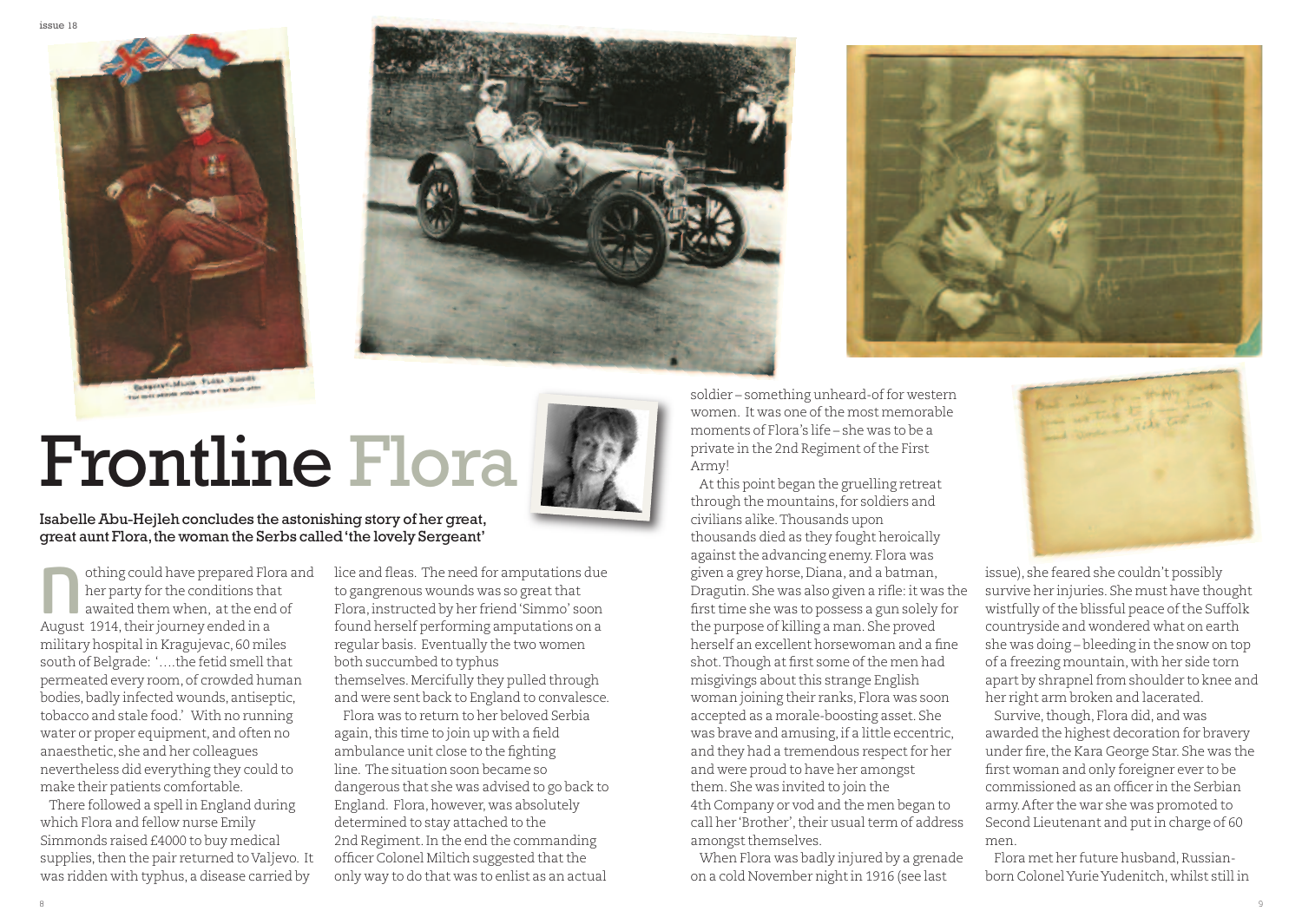

uniform and they married in 1927.They spent the last years of their married life living in Belgrade untilYurie, who was 13 years Flora's junior,died in 1941. She was to miss him terribly.

Eventually circumstances forced Flora to



 $\overline{C}$ 

**BOSCH SIEMENS**  $C$  where  $C$ 

• TUMBLEDRYERS • DISHWASHERS • COOKERS • WASHING MACHINES





1 ORFORd ROAd, TunSTALL WOODBRIDGE IP12 2JH

Call 01728 688 467 **El Hotpoint** 24-hour answerphone (m) or or or Mobile 07885 637 829



leave Serbia, her home for almost 30 years. She ended her days living in a little cottage inWickham Market and was a familiar sight riding about the place in a battery-powered electric chair, her white hair streaming out behind her and, no doubt, cigarette in hand!

Flora died in 1956. She had become a household name during WW1 and an inspiration to women, breaking the boundaries of what they were expected to achieve,to do or not do.Notlong ago a film was released in Serbia about the Serbian retreat featuring Flora Sandes, and every Serbian child was sent to see it. More recently I believe a street in Belgrade was named after her.

I met Flora when I was two years old, which I can't remember. But as we grew up, if anything difficult or daunting confronted us,my mother would say:'For God's sake, remember you've got Aunt Flora's blood flowing through your veins!'.**❉**

### **EykeParishCouncil**

Despite being a very small parish, with only 276 on the electoral roll, Eyke has much going on, as we heard atthe Annual Parish Meeting on 20th April.We are fortunate to have a thriving primary school, with an active parents' organisation, Friends Of Eyke School, and next door a pre-school with whom the school has close ties.

Eyke Charities, established hundreds of years ago, still benefits villagers: residents over the age of 80, widows and widowers receive a small sum each year, and Eyke school leavers each receive a book.

We have a NeighbourhoodWatch Scheme, a village tree warden, who has actively been involved in planting and looking after trees on the rec, a very highly regarded village magazine, and a Millennium Group which organises social occasions.

Apart from this, there are unsung heroes, who work hard to keep the village engine going – two of them are Mervyn Whitmore, who keeps an eye on the rec, and makes sure the village is litter free, and Mike Fisher, who keeps the village hall running smoothly, and is also a churchwarden.

(I should also mention our wonderful pub, which didn't get a mention at the meeting, but does so much to enhance the village – thank you, Ian and Sandra.)

Apart from the general election this year, this is the end of the four year term for our parish councillors: more unsung heroes! Eyke should have a complement of seven; there were only six nominations, the same councillors who served previously, so they all stand elected, and will take up their posts at the Annual Meeting of the Parish Council (not to be confused with the Annual Parish Meeting!) on 21st May. The Parish Council will hope to fill the seventh seat by co-option as soon as possible, so if you feel you could contribute, please let any councillor, or the clerk know.

Parish Council meetings are open to the public and there is a chance for questions to

be raised during the parish forum. The meetings are usually attended by our County Councillor and District Councillor, and they are happy to deal with questions as well.The councillors for the new four year-term are:

- Mrs Isabelle Abu-Hejleh
- Mr Ron Cushing
- Mr Mike Evans
- Mr John Fleming
- Mrs Jan Stangoe
- Mr MervynWhitmore

Further details for them, plus information about meetings, can be found on the Eyke website: www.eyke.onesuffolk.net **❉ Jackie Pooley,Clerk**

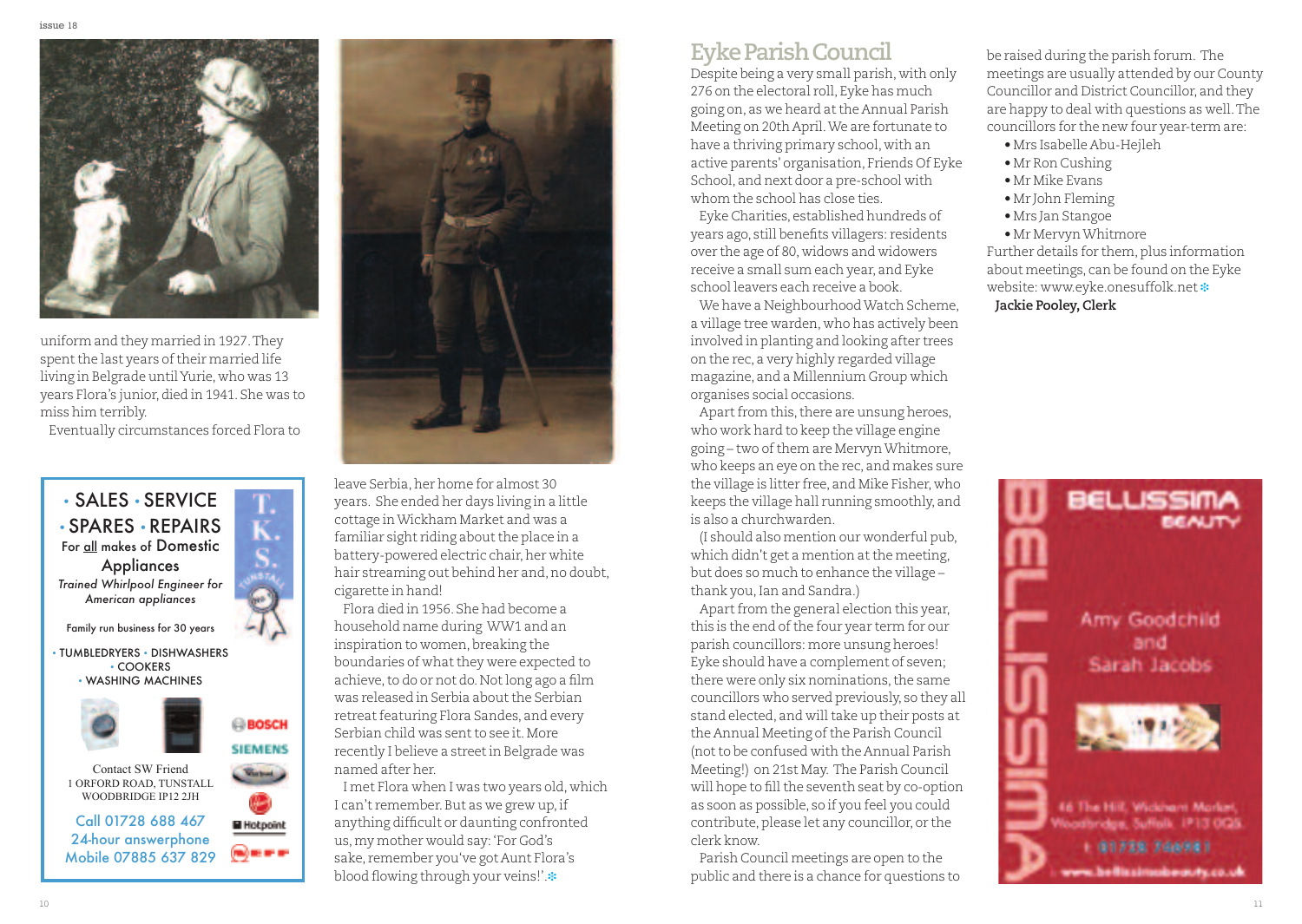# The Eyke Book revisited pt 2

**Where are they now?** Another in the series where catch up with the people who featured in the Millennium Group's 'Eyke Book', published in 2000

#### By Janna Mckendree

The joys of the lane soon became apparent... I think it is a magic place and I am so lucky to have found it Katie Lucas, Low Road **CONTROVERSITY**<br> **CONTROVERSITY**<br> **CONTROVERSITY**<br> **CONTROVERSITY**<br> **CONTROVERSITY**<br> **CONTROVERSITY** 

**Issue 17 Autumn 2014** Missed it? All editions of Inside Eyke are available to download in pdf (low resolution) version at http://eyke.onesuffolk.net

**FROM THE BOOK** Katie Lucas,now living at Marsh Cottage, Low Road, recalls buying the property next door, Stone Cottage, for £1600 in 1965 as a weekend retreat.

"It had no plumbing,thatis until we nought an Elsan.MrWallace kindly let us use the toilets atthe pub, which meant we drank more beer than we have done normally as a 'thank-you'to him.We also had to do battle with the hugest, slimiest and definitely the nastiest slugs I have ever seen who lived in what became the bathroom.But after much hard work it became our home - and London was just somewhere we had to live.

The joys of the lane soon became apparent. Not only was it beautiful m and still is,it also had very little traffic, so it was safe for children to play and in those days there were a lot of children.There were my tow, Lucy and Mark, Nicky Croll, who lived at Nether Fen, three Fooks girls (who, although they lived at Reeves Hall, were also part of the gang), and Mandy Last, who,being quite a bit older, was very superior.And, of course, many of the children in the school came down to play.

Walking down the lane was endless fascinating because there were always things to discover. For example, before English Nature came and grabbed out many of our hedges and replaced them with saplings, the old hedges, which being very ancient were sometimes rather sparse, were aided in their job of stock control by old brass and iron bed ends – some very beautiful – and we always enjoyed finding ones we hadn't seen before.We were also fascinated by the comings and going of Steve, who lived in a caravan,in a hidden corner and who always grunted rather bad-temperedly when he passed, but who looked wonderful, rather like Moses with white hair and moustache.I was told that his one o'clock walk up the lane was to catch the bus to go to the betting shop – and it probably was.The other biblical looking character, who also lived in a caravan, was Sam Last.He used to walk around the lanes with his coat flowing behind him like a clock and a stick like a staff. But far from being unfriendly, he was very friendly, and once he discover that we lived hare, we used to occasionally find one on our doorstep.Now there is an electricity sub-station where his caravan stood.Not nearly so colourful.

Mr and Mrs Churchyard lived next door to us,in Marsh Cottage, and Mr Churchyard's garden was glorious. He treated it like a job. He went into it every morning at 9am, then in for coffee at 10,30, out again at 10.45,in again at 12.00 and so on.They never had to buy any vegetables or fruit, growing all their own. But as they grew older they found the hill more difficult to climb, so they decided to move up toThe Street, and we decided to buy Marsh Cottage, because although we loved Stone Cottage, we needed more room, and the larger garden at Marsh Cottage meant that we could build on (to the cottage) and turn it into a full-time home, and we loved the water meadows and our views, so we didn't want to move away. Our plans worked: we have loved here ever since. I think it is a magical place and I am so lucky to have found it.



**2015** Katie Lucas is an Eyke resident of long standing. She lives in Low Road, and remembers the days when a gaggle of children,including her own, Lucy and Mark, would play throughout the summer in the pretty lane, now officially designated a 'Quiet Lane'.

She has many stories of her years in Eyke. She tells of a snowy winter and the excitement when an oil van lost control and skidded across the road to land in a ditch. Living down the hill from the Elephant and Castle, she recalls a landlord of yesteryear,MrWallace, who was generous in loaning his facilities when the Lucases bought their first Eyke home, Stone Cottage, which was equipped with only an Elsan toilet.

Mr Wallace also taught swimming, both at Eyke School,in the pool built by villagers, and also atthe Sheepshanks' private pool. According to Katie, it was wonderful to see how taking up an interest he enjoyed led to his great personal fulfilment.

Marsh Cottage, where Katie has lived for many years, after moving from Stone Cottage, was extended from a small cottage into the beautiful house it is today.

The builder who carried out the work so well was Bill Jennings. Bill lived in theWhite House onThe Street, and Katie recalls walking past the house, and hearing the sound of Bill playing his Hammond organ. As the current owner of the White House, I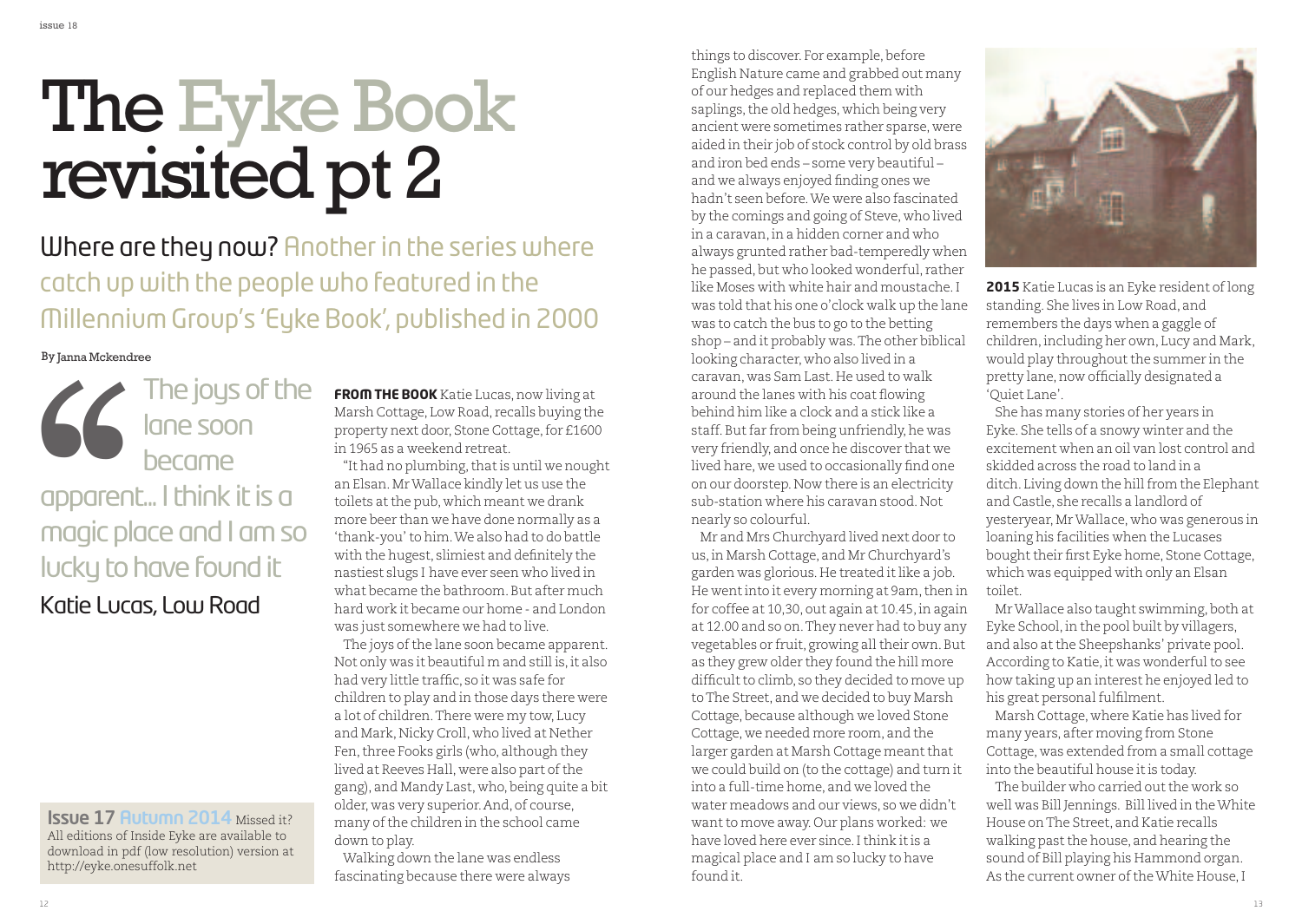

am intrigued to hear such stories of its former owners and their history.

"Living in Eyke in the 1960s was a fun time," says Katie. "Patrick Ashton was the rector then, and he organised lots of activities involving the children, such as concerts, plays and suppers." She recalls one such event when Kevin Magennis dressed up in his sister Diane's bathing costume and high heels, much to everyone's delight and amusement.

Before moving full-time to Eyke, Katie lived in London, and followed a successful career as a tourist guide. As well as 'taking rich Americans around London and other parts of Britain', she found time to publish several tourist guidebooks, including 'London Walkabout', which describes walks around the 'the top ten tourist attractions'. Her first book was published in 1980 and following that, Katie was constantly commissioned to write more.

Katie has recently resumed driving after a bout of ill health. Driving provides her with the independence she thrives on, and one of her pleasures is to pop down to Five Winds at Melton Station to pick up a few of their delicious provisions. With typical enthusiasm, she is also looking forward to continuing her computer literacy education, as she is well aware of the opportunities that email and the internet provide, including easy communication with her grandchildren.

Television was something almost unknown to Katie before she was indisposed. Now, however, she has come to appreciate its pleasures, and her evening begins at 6 pm with the news. She particularly enjoys University Challenge, and also watches the occasional murder mystery such as 'Murder, She Wrote' or 'Midsomer Murders'.

Katie used to love gardening, and grew her own asparagus and other vegetables (she is unimpressed by 'rather tough' shop-bought asparagus). Although she claims that she can no longer cook, she admitted – after some probing – that she is 'developing a passion for lamb chops, cooked on top of the Aga'. Having lost her appetite for a while and hence quite a few pounds, she now revels in eating again, and loves putting together salads with a range of tempting ingredients.

Katie has considered moving, maybe into Woodbridge, but understandably she loves Marsh Cottage so much that she has no immediate plans of going anywhere. Eyke will remain her home; and as a true Eyke villager, Katie still visits the Elephant and Castle for the occasional meal. \*

María Creasey M o b i le haírdresser

Have your hair done in the comfort of your home

Tel 01394 380 541

## **TUST TILES**

Mosaic Specialist Mosaic Specialist **C e r a m i c •** Slate • Terracotta • **M a r b l e •**

Visit your Local Specialist

Smithfield, Melton, Woodbridge, Suffolk IP12 1NH

> Tel: Woodbridge 01394 382 067



### **FOOT PROBLEM?**

**HOME VISITS AT A TIME TO SUIT YOU** 

> **TREATMENT OF: NAILS** CORNS **CALLUSES VERENSAS ETG**

ELIZABETH GALLINA MERUP SCIENCE MICROSTOPHED MEMBER OF THE BISTICH ASSOCIATION OF FOOT BEAUTH PROFESSIONALS.



020961909 877 01394 465 270 **JOSGALLINA08@AOLCOM**